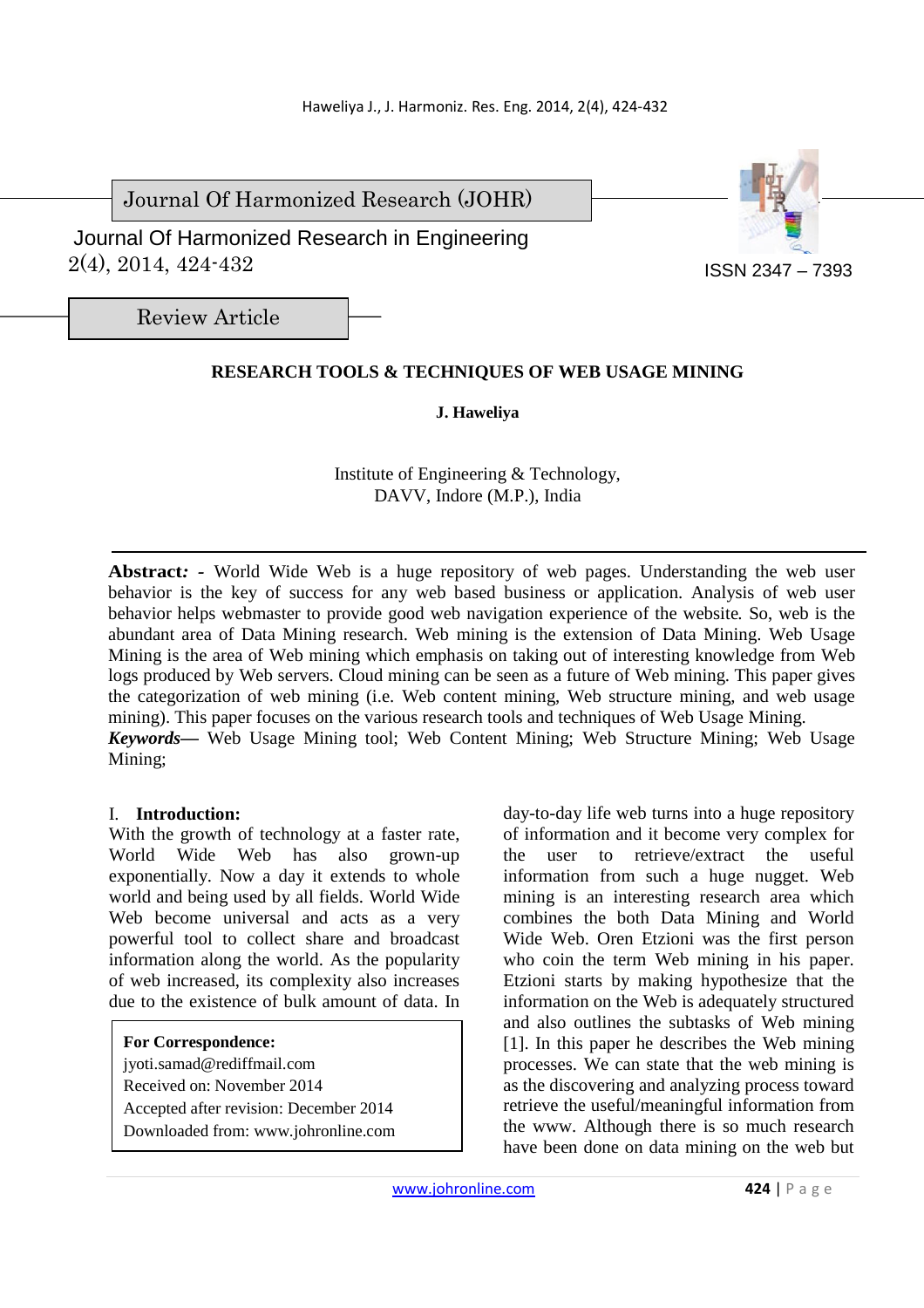#### Haweliya J., J. Harmoniz. Res. Eng. 2014, 2(4), 424-432

still researcher have the scope in this area. Mining of data is basically varied from structured to unstructured. The primary focus of Data mining is on structured data that is organized in a database while the text mining focuses on unstructured data. Web mining deals with the semi-structured and/or unstructured data. In the process of Web mining web data triggers more complexity because it is available in unstructured form. Getting the information from web has become a very challenging task. The techniques of Web mining behaves like a device to carry out this challenge. These techniques are very helpful in automatic discovery and retrieval of information from the internet [2].

The Web mining is categorized into three: Web Content mining, Web Structural mining and Web Usage mining [3]. Pulling out of useful content from the structured and/or unstructured web document is explained in Web Content Mining [4]. The addressing troubles of Web search and automatic community detection has been solved by two algorithms that work on the Web graph [5]. A complete framework and observations to retrieve the useful patterns from log files of a real Web site has been described in [6].

The structure of this paper is as follows: Section 2 describes the taxonomy of Web mining in which it encompasses a brief description of different types of Web mining. Section 3 describes various techniques of Web usage mining. Section 4 deals with the literature •

survey which produce a brief description of the current researches done in the area of web usage mining. Section 5 briefly describes the various tools used in web usage mining and also their features, section 6 describes the conclusion of the article and section 7 is about the references used.

#### II. **Taxonomy of Web Mining**

An application of data mining is web mining to pull out knowledge from web data which includes web documents, hyperlinks between documents, usage logs of web sites, etc. The concentration paid to web mining is on research, software industry, and web based organization, has led to the accumulation of significant experience. Some researchers suggest that the task of web mining is disintegrating into following sub tasks [7-8]:

- *Resource Discovery:* It locates he unfamiliar documents and services on the Web.
- *Information Selection and Pre-Processing:-*  In this process automatic extraction and preprocessing of specific information is done from newly discovered Web resources.
- *Generalization: -* It uncovers the general patterns at individual Web sites and across multiple Sites.
- *Analysis: -* In the analysis the Validation and interpretation of mined patterns is done.
- *Visualization: -* It represents the results of an interactive analysis in a visual as well as easy to understand fashion.

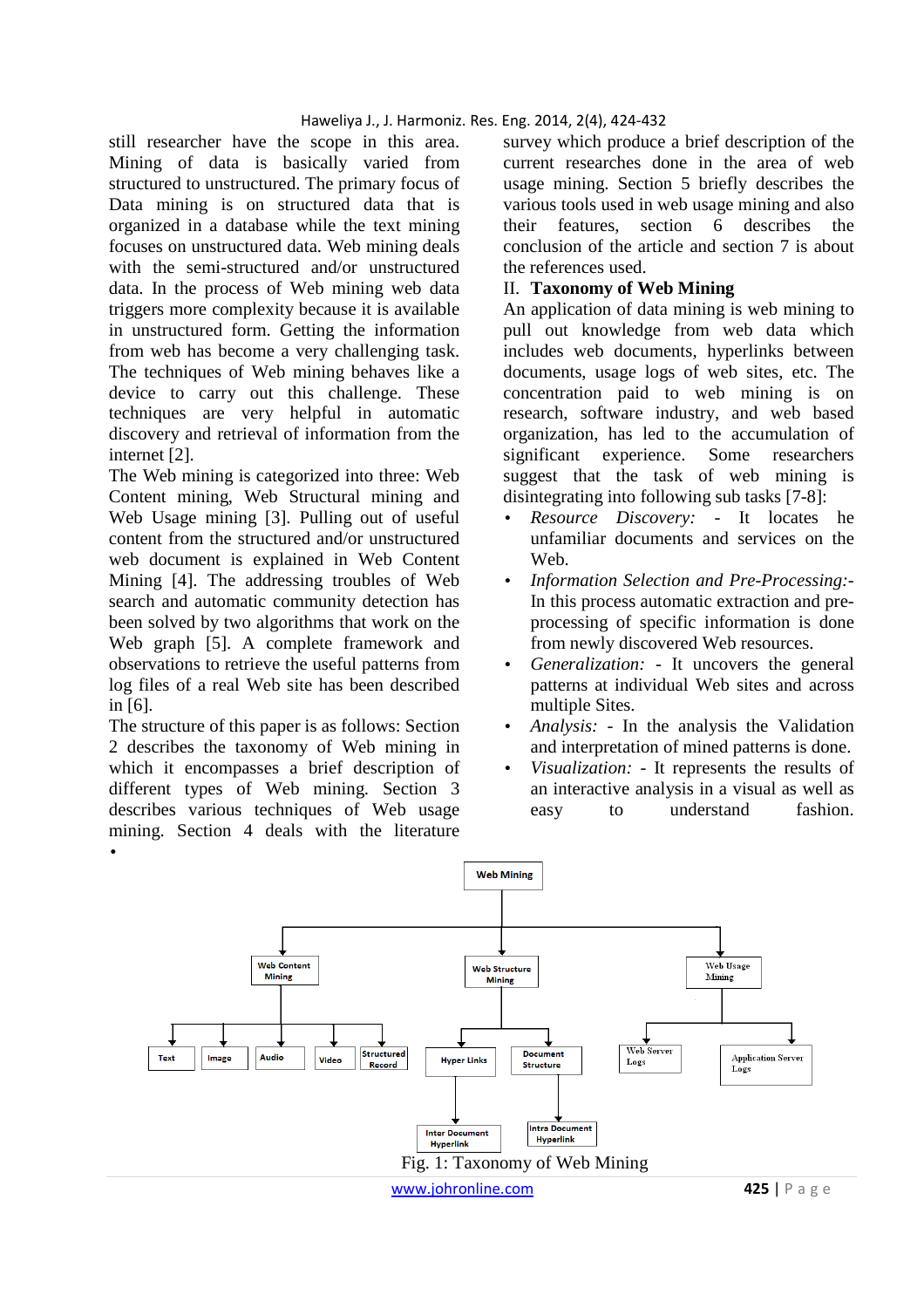Broadly Web mining is divided into three categories. They are:-

A. Web Content Mining: - It is the process to retrieve useful information from the contents of web documents. Content data have the collection of facts a Web page was designed to convey to the users. It consists of text, audio, video, images or structured records such as lists and tables [9].

B. Web Structure Mining: - Web Structure mining can be defined as a process of extracting the structure information from the web. The structure mining is based on Web graph. As a normal graph Web graph also contains nodes and edges. Here Web pages works as nodes and hyperlinks works as edges which connects one page to other page if they are related. This mining can be performed either at the document level (i.e. intra page) or at the hyperlink level (i.e. inter page). Web Structure mining is used to improve structural design of websites.

C. Web Usage Mining: - It is a process to discover the meaningful patterns from data generated by client-server transactions on one or more Web localities. Here the mining is performing on the usage pattern of the data that is stored in web logs. It mainly deals with getting information about the navigational pattern of the user. Some examples of web logs which generated automatically are accesslogs, referrerlogs and client-side cookies.

#### III. **Techniques of Web Usage Mining**

Web Usage mining is a center of attention due to the techniques that could predict user behavior when the user interacts with the Web. As the exponential growth of the internet Web is converted into a huge amount of data repository. These data could range very widely but mainly we classify them into the usage data that reside in the Web server, Application server and proxy servers [10]. The process of Web Usage mining can be decomposed into three-phase. It consists of the data preprocessing tasks, pattern discovery and pattern analysis phases [11] (See figure 2). Figure 2 also give a complete idea about the

research areas of Web usage mining. In the first phase, Web log data are preprocessed in order to identify users, sessions, page views, and so on. In the second phase, statistical methods, path analysis as well as data mining methods (such as association rules, sequential pattern discovery, clustering, and classification) are applied in order to detect interesting patterns. In the third/last phase stored patterns could be further analyzed in the process of Web usage mining [12]. Web Mining uses several techniques of data mining to retrieve the useful facts from internet. Except the data mining techniques some other techniques are also available such as artificial intelligence, natural language processing, information retrieval, machine learning, information extraction which can also be applied.



#### Fig. 2: Area of Web Usage Mining

There are so many techniques used for various applications. The major application areas of web usage mining are: personalization, System improvements, Site modification, Business intelligence and Usage characterization. The table1 briefly describes the various techniques used in different phases of Web Usage mining.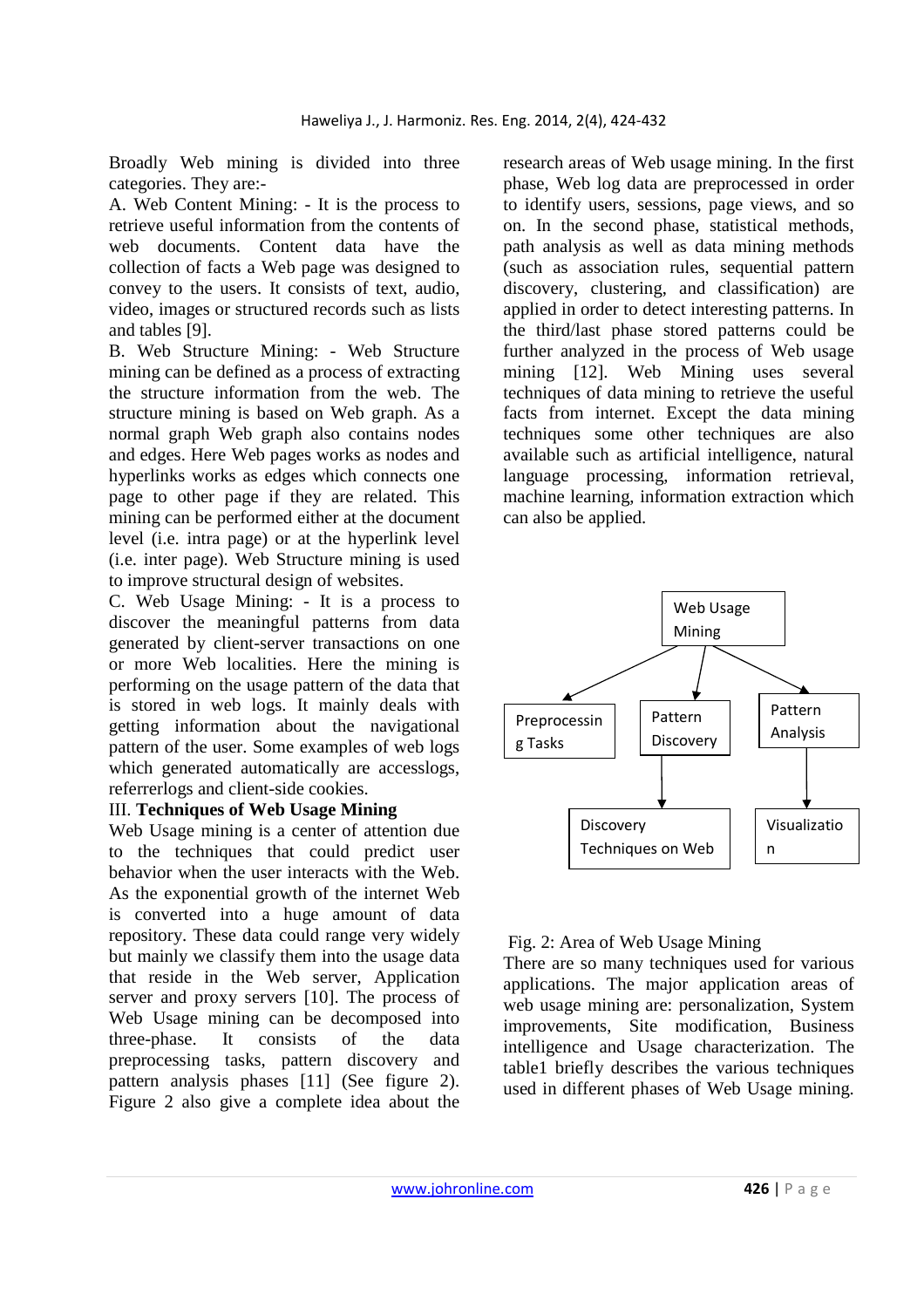Haweliya J., J. Harmoniz. Res. Eng. 2014, 2(4), 424-432 **Table1: Various Mechanisms used in Web Usage mining**

| <b>Phase of</b>  | <b>Used Mechanism</b>       | <b>Description</b>                                            |  |  |
|------------------|-----------------------------|---------------------------------------------------------------|--|--|
| <b>Web Usage</b> |                             |                                                               |  |  |
| <b>Mining</b>    |                             |                                                               |  |  |
| Preprocessing    | Usage                       | Data cleaning, session reconstruction, content and structural |  |  |
| <b>Tasks</b>     | Preprocessing               | information retrieval and data abstraction.[13]               |  |  |
|                  | Content                     |                                                               |  |  |
|                  | Preprocessing               |                                                               |  |  |
|                  | Structure                   |                                                               |  |  |
|                  | Preprocessing               |                                                               |  |  |
| Pattern          | <b>Statistical Analysis</b> | Frequency, mean, and median are determined on sessions        |  |  |
| Discovery        |                             | and results of this analysis represent the most frequently    |  |  |
|                  |                             | accessed web pages, mean view time and/or length of the       |  |  |
|                  |                             | each page [14].                                               |  |  |
|                  | <b>Association Rules</b>    | Find out the correlations among all web pages that frequently |  |  |
|                  |                             | arise concurrently in a user browsing session (Apriori Algo.  |  |  |
|                  |                             | is the most common) [15].                                     |  |  |
|                  | Clustering                  | The main objective of clustering mechanism in Web Usage       |  |  |
|                  |                             | mining is to assemble the similar sessions together. (k-means |  |  |
|                  |                             | with genetic algo., EM-CFuzzy means algo etc. are used)       |  |  |
|                  |                             | $[16]$ .                                                      |  |  |
| Classification   |                             | It is supervised way of learning to associate the data items  |  |  |
|                  |                             | with one of many predefined classes. (Naïve Bayes classifier, |  |  |
|                  |                             | SVM etc. are used)[17].                                       |  |  |
|                  | <b>Sequential Pattern</b>   | It is used to discover the sessions those are found in a      |  |  |
|                  |                             | chronological order. They include the series of items which   |  |  |
|                  |                             | frequently occur in a particular order (MIDAS algo. most      |  |  |
|                  |                             | commonly used) [18].                                          |  |  |
| Pattern          | Knowledge Query             | It is used to extract the useful patterns from discovered     |  |  |
| Analysis         | Mechanism                   | Pattern (SQL is mainly used).                                 |  |  |
|                  | <b>OLAP/Visualization</b>   | OLAP provides a framework for analysis that allows changes    |  |  |
|                  | Technique                   | in aggregate levels. The output of OLAP queries will be an    |  |  |
|                  |                             | input for data mining or data visualization tools.            |  |  |
|                  | <b>Intelligent Agents</b>   | Various intelligent agents help to examine the patterns in    |  |  |
|                  |                             | web usage mining. These intelligent agents accomplish the     |  |  |
|                  |                             | work of analyzing the discovered patterns.                    |  |  |

# IV**. Literature Survey:**

There have been some works about content mining, and structure mining, Data mining (research based), Information Extraction, and Artificial Intelligence. The web usage mining research area, several groups did significant work. Exact Web usage information could help to engage new customers, retain current customers, exceed cross marketing/sales, track leaving customers and discover the most effective logical structure for their Web space [19]. The comprehensive surveys on web Usage

mining have been done by Koutri Avouris,, and Daskalaki [20]. Pierrakos et al. [21] Kosala and Blockeel [22] research on the terms of web mining and the related area earlier in their work. An intelligent multi-agent based environment well known as intelligent Java Development Environment (iJADE) to serves an integrated and Intelligent agent based platform in the e-commerce environment on Internet shopping proposed by Lee and Liu [23]. The purpose of this application is intelligent agent for helping users is applied in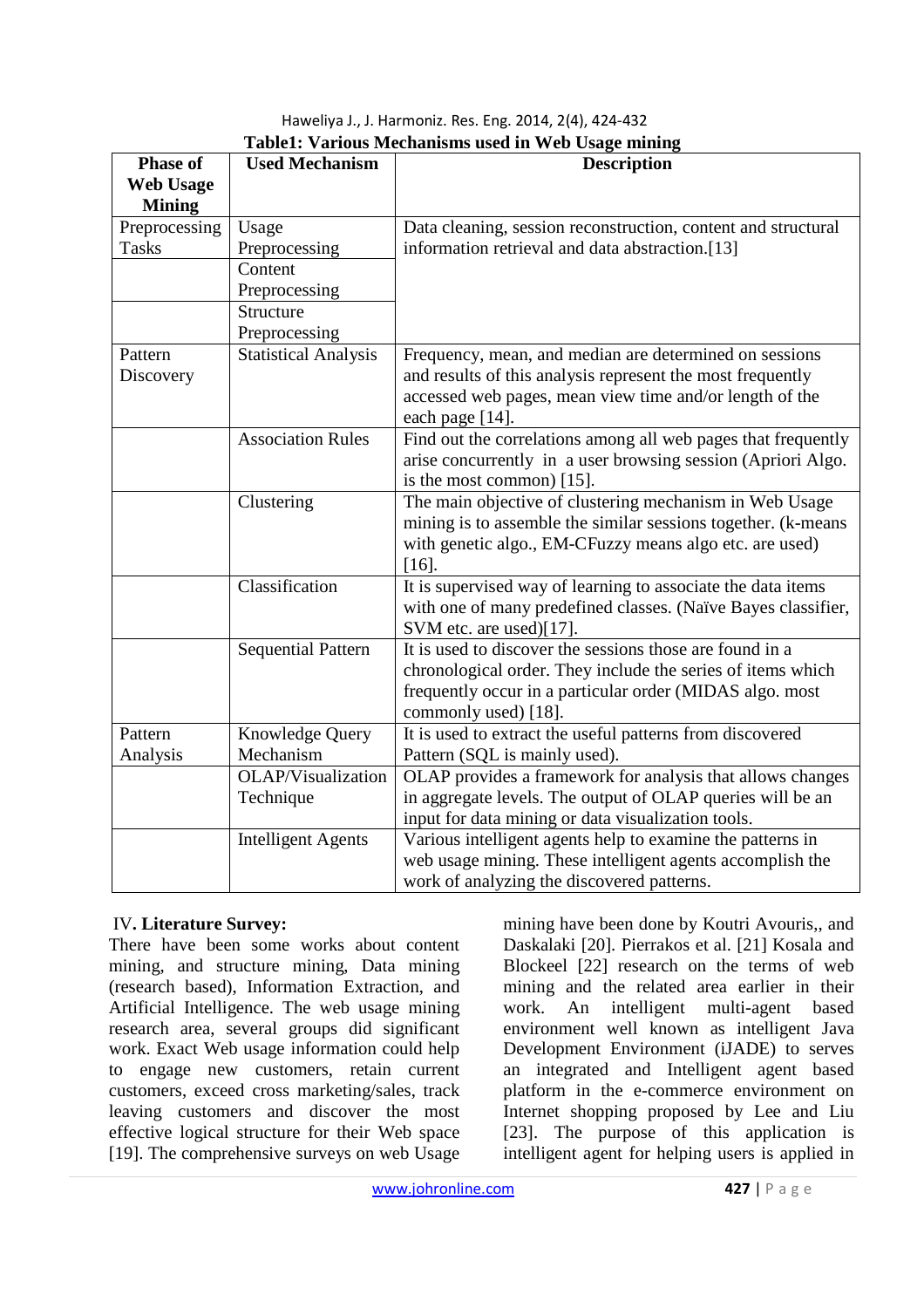various applications and not only in ecommerce environment. Mobasher et al. [24] states that effective and scalable techniques for Web personalization rooted on association rule discovery by Usage data. Toolan and Kushmerick [25] proposed various kind of methods based on web usage mining to deliver personalized Site Maps that are specialized to the interest of each individual visitor. Improved the performance of web mining compared to traditional approach such as database approach by applying the agent technology. Web usage mining is being used in numerous regions. In [26] web usage mining is used for Enhance the scalability and answer time of search engines. A simple storage model signifies that main memory is assigned with the function of doing dynamic caching of the answers and lists that are present in secondary memory. Lu, Dunham, and Meng [27] later proposed a technique to initiate remarkable Usage Patterns (SUP) and used them to obtain significant "user preferred navigational trails". Falkowski et al. [28] proposed two methods to inspect the evolution of two different types of online communities. A new tool for web usage mining that depend on the bio-mimetic relational clustering algorithm based on computation to produce an efficient visualization of the activity of users on a website is introduced by Labroche, Lesot, and Yaffi [29]. Khalil, Li and Wang [30] published an improved Web page prediction accuracy by applying a novel approach that consists integrating clustering, association rules, and Markov models. This integration offers superior prediction accuracy than using each technique separately. [31] An approach for tracking evolving user profiles and enriches it with straightforward information gathered from web log data. With this profiles are also provides other domain specific information and a validation procedure is implied to estimate the caliber of the mined profiles. Data sources called intentional browsing data (IBD) for potentially upgrade the effectiveness of WUM applications explore by Tao, Hong and Su [32]. David et al. [33] proposed a probabilistic model for a web site that uses the entropy of a Markov chain in sequence to compute the user

navigation patterns from the log data. Most of the research in the area of web usage mining focus on the algorithm while disgarding the type of data on which the algorithm will be concern. Masseglia et al. [34] proposed to perform a separate data mining process to express frequent behaviors by discovering the den sest periods. This period are the one having at least one frequent sequential pattern? Basically this set for the users connected to the Web site in that particular period. A review has been done on developments in web usage mining research [35]. The process, techniques and applications are discussed of web usage mining. Dai and Mobasher [36] explained the need to associate Web usage and content knowledge, with the help of enhancing the information in the Web usage logs with semantics acquire of the Web site's pages. Thakare and Gawali [37] emphasized on the importance of the effective and preprocessing of access stream ahead actual mining process can be done, that could significantly upgrade the automatic discovery of meaningful pattern and interaction from access stream of user. An algorithm is based on association rule mining with the help of incremental techniques proposed by Rao, Kumari, and Raju, [38].They explain rule mining with incremental technique to suit the dynamically changing log scenario which is more systematic that running a number of scans of database. A comparison done by Kumar and Rukmani [39] how A priori algorithm and Frequent Pattern Growth algorithm differs. Comparison in terms of memory and time usage while discovering the web usage patterns of Websites. In the form of frequent sequences outcome of semantic knowledge by the patterns produce for Web Usage mining explained by Senkul and Salin [40] .These continual navigational patterns are composed by ontology instances instead of Web page addresses.

#### **V. Tools Used in Web Usage Mining**

There are various tools used in Web Usage mining. Each tool has different functionality. It is selected by the user according to their application. The list of these tools with their description and URL is given in the table 2.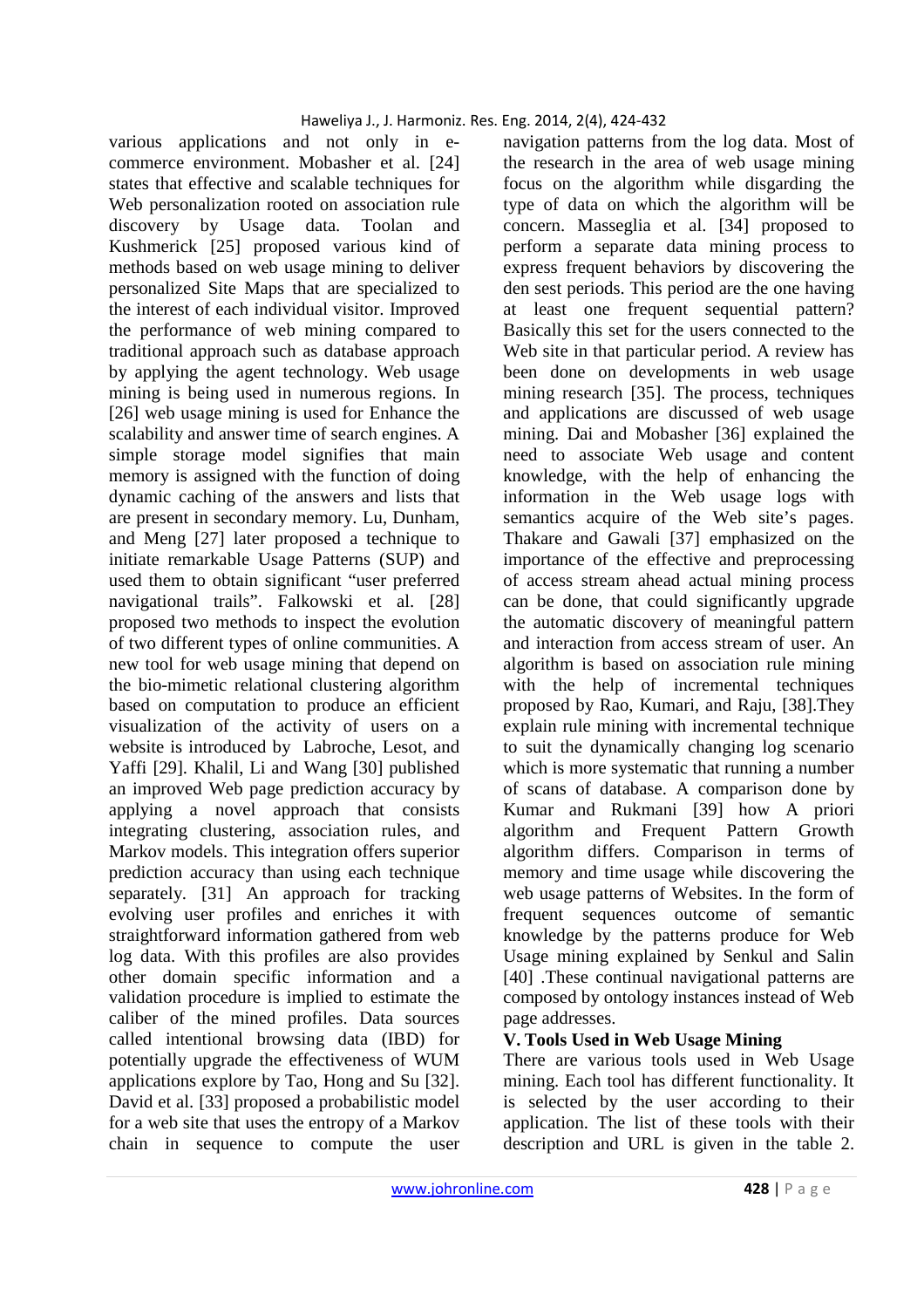| Haweliya J., J. Harmoniz. Res. Eng. 2014, 2(4), 424-432 |  |  |  |  |
|---------------------------------------------------------|--|--|--|--|
|---------------------------------------------------------|--|--|--|--|

| $\overline{\mathbf{S}}$ .<br>N. | <b>Tools</b>                                                 | <b>Description</b>                                                                                                                                                                                                                                              | <b>URL</b>                                                                                           |  |
|---------------------------------|--------------------------------------------------------------|-----------------------------------------------------------------------------------------------------------------------------------------------------------------------------------------------------------------------------------------------------------------|------------------------------------------------------------------------------------------------------|--|
| 1.                              | Data Preparator                                              | It is a free software tool designed to assist with common tasks<br>of data preparation (such as cleaning, extraction and<br>transformation).                                                                                                                    | http://www.datapreparator.com                                                                        |  |
| 2.                              | Lisp Miner                                                   | It performs data preprocessing by analyzing the click stream<br>and data collected.                                                                                                                                                                             | http://lispminer.vse.cz                                                                              |  |
| 3.                              | SpeedTracer                                                  | This tool helps to identify and fix performance problems in<br>your web applications. It Mines web server logs and<br>reconstruct the user navigational path for session identification.                                                                        | https://developers.google.com/web-<br>toolkit/speedtracer                                            |  |
| 4.                              | i-Miner                                                      | It is used to discover data cluster by using fuzzy clustering<br>algorithm and fuzzy inference system for pattern discovery and<br>analysis.                                                                                                                    | http://www.solutionmetrics.com.au/prod<br>ucts/iminer                                                |  |
| 5.                              | Rapid Miner                                                  | It is an advanced analytics, including predictive analytics, data<br>mining, and text mining. It automatically and intelligently<br>analyzes $data - including data bases$ and $text - on a large scale$ .                                                      | http://rapidminer.com                                                                                |  |
| 6.                              | MiDas(Mining<br>Internet Data for<br>Associative<br>Sequence | It discovers marketing based navigational pattern from log<br>files. It applies more features to traditional sequential method.                                                                                                                                 | http://www.midasplatform.org/MIDAS/r<br>esources/toolbox.html                                        |  |
| 7.                              | Angoss<br>Knowledge<br>WebMiner                              | It Combines ANGOSS<br>Knowledge STUDIO and<br>clickstream analysis                                                                                                                                                                                              | http://www.angoss.com                                                                                |  |
| 8.                              | ClickTracks                                                  | By this tool Visitor patterns can be shown on Web site.                                                                                                                                                                                                         | http://www.clicktracks.com/products/opt<br>imizer/index.php                                          |  |
| 9.                              | Megaputer<br>WebAnalyst                                      | The tool has data and text mining capabilities.                                                                                                                                                                                                                 | http://www.megaputer.com/site/index.ph<br>p                                                          |  |
| 10.                             | MicroStrategy<br>Web Traffic<br>Analysis Module              | Traffic highlights, content analysis, and Web visitor analysis<br>reports can be generated.                                                                                                                                                                     | http://www2.microstrategy.com/bi-<br>applications/solutions/website-<br>analytics.asp                |  |
| 11.                             | SAS Web<br>Analytics                                         | It is used to analyze Web site traffic.                                                                                                                                                                                                                         | sas.com/solutions/webanalytics                                                                       |  |
| 12.                             | SPSS Web<br>Mining for<br>Clementine                         | Mainly used for extraction of Web events.                                                                                                                                                                                                                       | http://www-<br>01.ibm.com/software/analytics/spss                                                    |  |
| 13.                             | WebTrends                                                    | It is used to give Web traffic information.                                                                                                                                                                                                                     | webtrends.com                                                                                        |  |
| 14.                             | XML Miner                                                    | System and class library for mining data and text expressed in<br>XML, using fuzzy logic expert system rules                                                                                                                                                    | http://www.xml.com                                                                                   |  |
| 15.                             | <b>STATISTICA</b><br>Data Miner                              | This software provided by statSoft which can process, red and<br>write data from all file format.                                                                                                                                                               | https://www.statsoft.com/Products/STAT<br>ISTICA/Data-Miner                                          |  |
| 16.                             | Web log Expert                                               | It is a fast and powerful access log analyzer which can<br>generate reports in HTML, PDF and CSV formats.                                                                                                                                                       | http://www.weblogexpert.com                                                                          |  |
| 17.                             | <b>KXEN</b> Modeler                                          | It provides all the functions of data mining such as regression,<br>classification, clustering, attribute importance, segmentation<br>forecasting and association rule data.                                                                                    | http://www.sap.com/pc/analytics/predicti<br>ve-<br>analytics/software/infiniteinsight/index.h<br>tml |  |
| 18.                             | <b>WEKA Tool</b>                                             | This software is provided by university of Waikato. It provides<br>functions like data pre-processing, classification, regression,<br>clustering, association rules, and visualization. It is also well-<br>suited for developing new machine learning schemes. | http://www.cs.waikato.ac.nz/ml/weka                                                                  |  |

### **Table 2: Various tools used in Web Usage mining**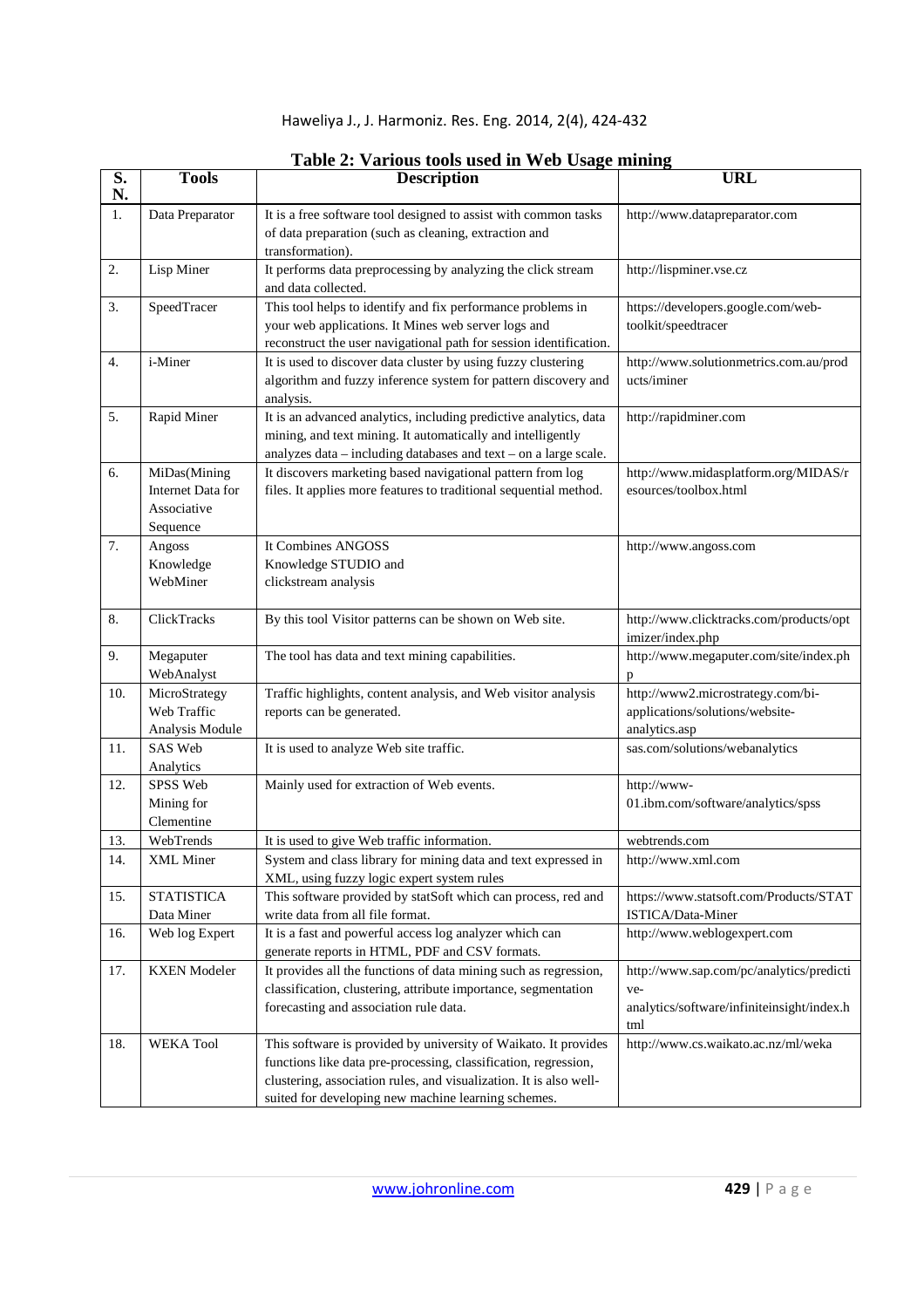## **IV. Conclusion**

This paper expresses the Web as a communication and information medium by a majority of the population. Web data is growing at a significant rate. So many new Computer Science concepts and techniques have been developed. This paper gives the fertile area of research in Web Usage mining. Now a day Web Usage mining is used in so many areas like emarketing, e-education, e-commerce, bioinformatics and digital libraries etc. Statistical Analysis, clustering, association rules etc. are the various technique by which Usage patterns are discovered. Efficiency of pattern analysis is basically improved by involving the intelligent agents and knowledge query mechanisms. This paper also describes various research tools used in the area of Web usage mining.

#### **REFERENCES**

- [1] O. Etzioni, "The World-Wide Web: quagmire or gold mine", Communications of the ACM, 39(11), pp 65-68, 1996.
- [2] M. Eirinaki and M. Vazirgiannis.,"Web Mining for web Personalization.", ACM Trans. Inter. Tech. Vol. 3, No.1, pp 1-27, 2003.
- [3] B. Singh, H.K. Singh, "WEB DATA MINING RESEARCH: A SURVEY", Computational Intelligence and Computing Research (ICCIC), IEEE International Conference, 2010.
- [4] N. Anwat, V. Patil, "Survey Paper on Web Usage Mining for Web Personalization", International Journal Of Innovative Research & Development, vol. 3, Issue 7, pp 127-132, 2014.
- [5] M. Kleinberg, R. Kumar, P. Raghavan, S. Rajagopalan, Andrew S. Tomkins, "The Web as a Graph: Measurements, Models, and Methods", SpringerLink, Vol. 1627, pp 1-17, 1999.
- [6] O. Nasraoui, M. Soliman, E. Saka, A. Badia, R. Jermain, " A Web Usage Mining Framework for Mining Evolving User Profiles in Dynamic Web Sites ", IEEE, 2008.
- [7] Q. Zhang and Richard s. Segall," Web mining: a survey of current research,Techniques, and software", in the International Journal of Information

Technology & Decision Making Vol. 7, No. 4 pp. 683–720, 2008.

- [8] R. Kosala and H. Blockeel, "Web mining research: A survey," SIGKDD:SIGKDD Explorations: Newsletter of the Special Interest Group (SIG) on Knowledge Discovery and Data Mining, ACM, Vol. 2, 2000.
- [9] J. Shrivastava, "Web Mining :Accomplishments & Future Directions", University of Minnesota, USA, 2002.
- [10] J. Srivastava, R. Cooley, M. Deshpande, P. Tan, "Web Usage mining: Discovery and applications of usage patterns from web data" SIGKDD Explorations newsletter, 1(2), pp 12-23, 2000.
- [11] B. Mobasher, R. Cooley, and J. Srivastava, J., "Automatic personalization based on Web usage mining", Communications of the ACM, 43(8), 142-151, 2000.
- [12] M. Eirinaki and M. Vazirgiannis, "Web mining for web Personalization", ACM Transactions on Internet Technology, 3(1), pp 1-27, 2000.
- [13] T.T. Aye, Univ. of Comput. Studies, Mandalay, Mandalay, Myanmar, Computer Research and Development (ICCRD), 3rd International Conference on (Vol.: 2). 2011.
- [14] J. Srivastava, R. Cooley, M. Deshpande and P. Tan., "Web Usage Mining: Discovery and Applications of Usage Patterns from Web data", Department of Computer Science and Engineering, University of Minnesota. SIGKDD, Explorations, 1(2):12, January 1999.
- [15] Yanxi Liu ; Sch. of Sci., Changchun Univ., Changchun, China, "Study on Application of Apriori Algorithm in Data Mining", Computer Modeling and Simulation, ICCMS '10. Second International Conference on (Vol.:3), 2010.
- [16] Supreet Kaur1, Usvir Kaur2, "A Survey on Various Clustering Techniques with Kmeans Clustering Algorithm in Detail ",International Journal of Computer Science and Mobile Computing, Vol. 2, Issue. 4, pp155 – 159, 2013.
- [17] A.G.Buchner, M. Baumgarten, S.S.Anand MD.Mulvenna and J.G.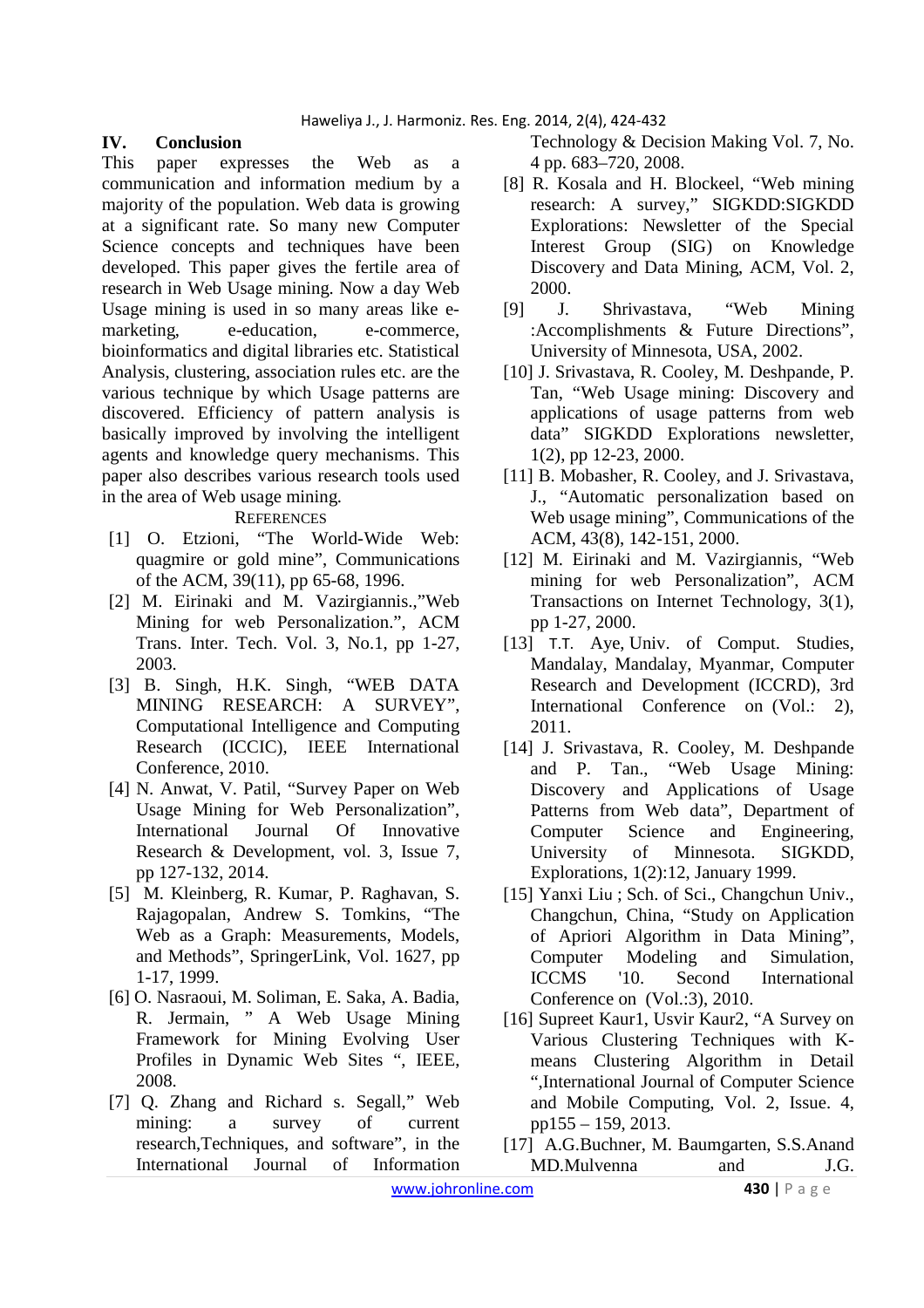Hughes."Navigation Pattern Discovery from Internet Data", In WEBKDD, San Diego, CA 1999.

- [18] R. Cooley,"Web Usage Mining: discovery and Applications of Interesting patterns from web data", Ph.D. Thesis, University of Minnesota, 2000.
- [19] J. I. Hong, , J. Heer, S. Waterson, and J. A. Landay , "Web Quilt: A proxy-based approach to remote web usability testing", ACM Transactions on Information Systems, 19(3), pp 263-285, 2001.
- [20] M. Koutri, N. Avouris, and S. Daskalaki," A survey on web usage mining techniques for web-based adaptive hypermedia systems", Adaptable andAdaptive Hypermedia Systems Idea, pp 1-23, 2004,.
- [21] D. Pierrakos, G. Paliouras, C. Papatheodorou, and C.D. Spyropoulos, "Web usage mining as a tool for personalization: A survey", User Modeling and User Adapted Interaction, 13(4), pp 311-372, 2003.
- [22] R. Kosala, and H. Blockeel, Web Mining Research: A Survey', Machine Learning, 2(1), pp 1-15, 2000.
- [23] R. S. T. Lee, and J. N. K. Liu, iJADE, "Web-Miner: An Intelligent Agent Framework for Internet Shopping", IEEE Transactions on Knowledge and Data Engineering, 16(4), pp 461- 473, 2004.
- [24] B. Mobasher, H. Dai, T., Luo, and M. Nakagawa, "Effective personalization based on association rule discovery from web usage data", Proceeding of the third international workshop on Web information and data management WIDM 01, 9, USA, pp 9-15, 2001.
- [25] F. Toolan, and N. Kusmerick, "Mining" Web Logs for Personalized Site Maps", Proceedings of the Third International Conference on Web Information Systems Engineering (Workshops) - (WISEw'02 (WISEW '02). IEEE Computer Society, Washington, DC, USA, pp 232-237, 2002.
- [26] J. Kerkhofs, K. Vanhoof and D. Pannemans,"Web Usage Mining on Proxy servers: A Case Study", Limburg University Center, July 30, 2001.
- [27] L. Lu, M. H. Dunham, and Y. Meng, "Discovery of Significant Usage Patterns from Clusters of Clickstream Data", Proceedings of the ACM SIGKDD workshop on Knowledge Discovery in Web WebKDD05, Chicago, IL, USA, 2005.
- [28] T. Falkowski, J. Bartelheimer, and M. Spiliopoulou," Mining and Visualizing the Evolution of Subgroups in Social Networks", Proceedings of the 2006 IEEEWICACM International Conference on Web Intelligence, pp 52-58, 2006.
- [29] N. Labroche, M. J. Lesot, and L. Yaffi, "A New Web Usage Mining and Visualization Tool", 19th IEEE International Conference on Tools with Artificial Intelligence ICTAI 2007, 1, pp 321-328, 2007.
- [30] F. Khalil, J. Li, and H. Wang, "Integrating Recommendation Models for Improved Web Page Prediction Accuracy", Reproduction, 74(Acsc), Australian Computer Society, Inc. ACM International Conference Proceeding Series, Wollongong, Australia, Vol. 312, pp 91-100, 2008.
- [31] O. Nasraoui, M. Soliman, E. Saka, A. Badia, and R. Germain, "A Web Usage Mining Framework for Mining Evolving User Profiles in Dynamic Web Sites", IEEE Transactions on Knowledge and Data Engineering, 20(2), pp 202-215, 2008.
- [32] Y. Tao, T. Hong, and Y. Su, "Web usage mining with intentional browsing data, Expert Systems with Applications", 34(3), pp 1893-1904, 2008.
- [33] N. David, L. Patrascu, A. Sasu, & D. Damian, "A probabilistic model for web usage mining" , Proceedings of the 8th Wseas international conference on Telecommunications and informatics, World Scientific and Engineering Academy and Society (WSEAS), pp 129–133, 2009.
- [34] F. Masseglia, P. Poncelet, M. Teisseire, and A. Marascu, "Web usage mining: extracting unexpected periods from web logs", Data Mining and Knowledge Discovery, 16(1), pp 39-65, 2008.
- [35] G.R.B., S.Totad, P.PVGD.,"Amalgamation of Web Usage Mining and Web Structure Mining.", International Journal of Recent trends in Engineering Vol.1, Issue 2, 2009.